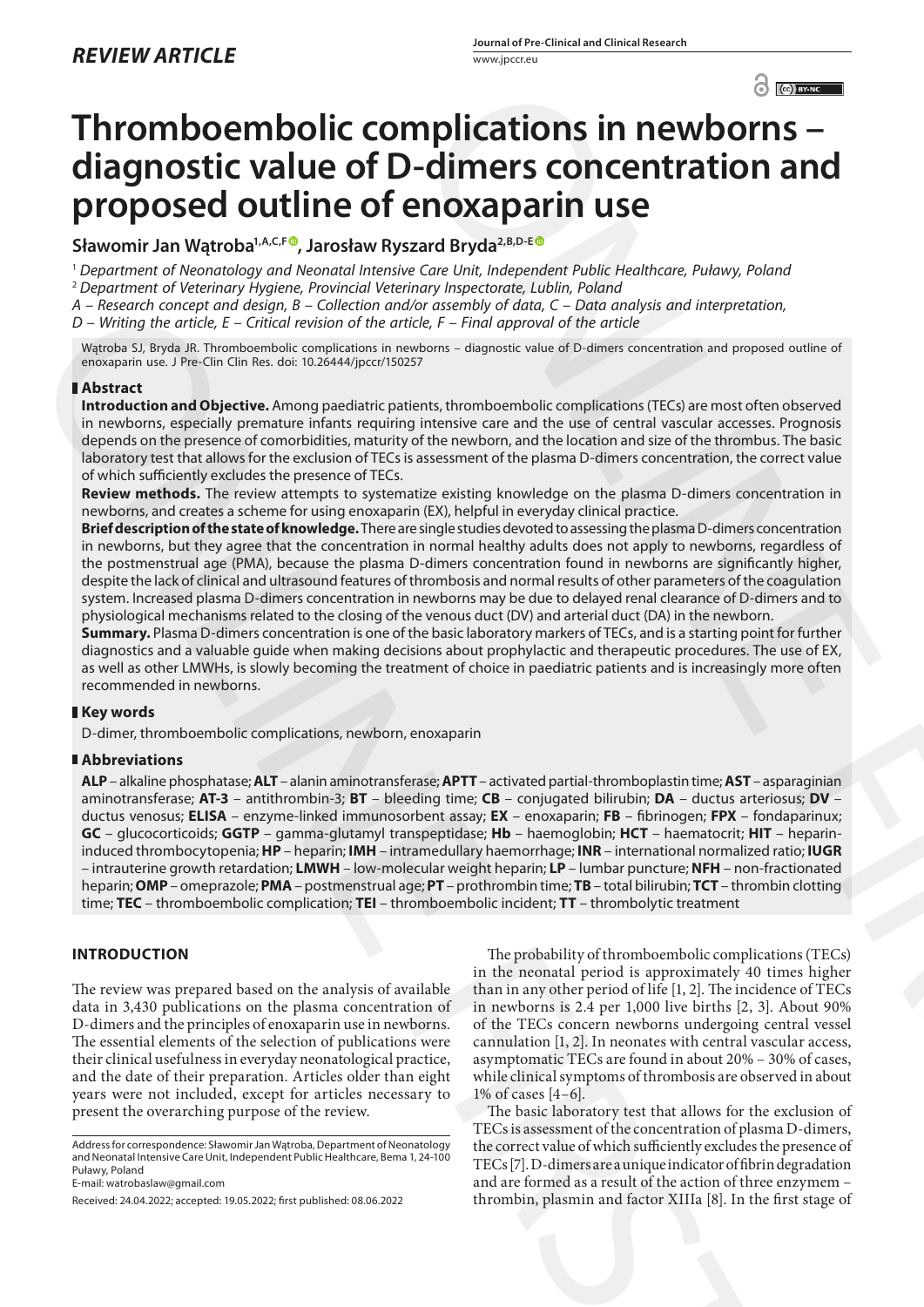Sławomir Jan Watroba, Jarosław Ryszard Bryda. Thromboembolic complications in newborns – diagnostic value of D-dimers concentration and proposed outline..

fibrin degradation by thrombin, the fibrin monomers that produce fibrinogen (FB) are cleaved, which polymerize and serve as a matrix for the synthesis of plasmin and factor XIIIa. Thrombin activates factor XIII bound in plasma with fibrin polymers and lead to the production of factor XIIIa, which is an active transglutaminase [9, 10]. Factor XIIIa catalyses the formation of covalent bonds between D-domains in polymerized fibrin, and then, as a result of plasmin, crosslinked fibrin is degraded resulting in the release of fibrin degradation products and D-dimers (Fig. 1) [11–18]. There are four basic methods of determining the concentration of plasma D-dimers: the enzyme immunoassay method (ELISA), the latex method, whole blood agglutination, and the method using technetium Tc99m-labeled antibodies [19–22]. Four methods listed, not three.



 **Figure 1.** Dynamics of D-dimers formation. The prothrombinase complex, created by Xa factor and Va factor, generates large amounts of thrombin (IIa factor) on the activated platelet surface during the propagation phase of coagulation. Thrombin (IIa factor) then cleaves fibrinogen to fibrin and fibrin network is formed. In the next stage, proteolytic degradation of fibrin by plasmin takes place and the release of D-dimers, which are products of fibrin degradation [17, modified]

Enoxaparin EX is a glycosaminoglycan, which is low molecular weight heparin (LMWH) with a mass of 4500 Da, obtained by depolymerization of heparin (HP) [23]. It has a strong inhibitory effect on the activity of factor Xa and a weaker inhibitory effect on factor IIa and thrombin [24]. In addition, EX has the ability to inhibit factor VIIa and reduce the release of the von Willebrand factor from the vascular endothelium into the blood, which is mediated by antithrombin III (AT-3) [25]. EX shows a strong and long-lasting anticoagulant effect, and does not significantly affect the bleeding time (BT), general blood coagulation parameters, platelet aggregation or FB binding to platelets [26]. The bioavailability of EX is approximately 100% and the maximum anti-Xa activity occurs 3–5 hours after administration. The serum EX half-life  $(t_{1/2})$  is about 5 hours after a single administration and about 7 hours after repeated administration [27]. EX metabolism occurs mainly in the liver by breaking disulphide bonds and depolymerization [28]. Due to the ease of use and favourable pharmacokinetic parameters, among LMWH it is EX that is recommended in TECs therapy in newborns [29, 30]. of planes the convention of bood upglittration, and bood vertices<br>(ELISA), the latter method, whole blood agglittration, and in preter<br>the method stired using technical method. Since the method is the spanner<br>(19-2-2). Fo

### **Risk factors of thromboembolic complications in newborns.**

The tendency to develop TECs in the neonatal period is most often a consequence of physiological hypercoagulability, low volume reserve in the venous system, and slow venous flow [31, 32]. There are a number of risk factors for TECs in the neonatal period, the most common of which are prematurity, severe general condition, infection, and central vessel cannulation [33–35]. Numerous other disorders also

contribute to the disease, the greater the number, the greater the risk of TECs (Tab. 1) [35–38].

**Reference value of d-dimers concentration in newborns.**  There are single studies devoted to the assessment of plasma D-dimers concentration in newborns, the most important of which seems to be the study by Hudson et al., which included 15 preterm infants, 45 term newborns and 17 pregnant women in which the plasma D-dimers concentration was determined using the latex method. All newborns in the study received an intramuscular injection of vitamin K in a dose adequate to body weight and postmenstrual age (PMA). Material for tests in preterm newborns was collected on the 1<sup>st</sup> day of life, and in term newborns between the  $1<sup>st</sup> - 5<sup>th</sup>$  day of life. Non-haemolytic jaundice was observed in 27 newborns, intrauterine growth retardation (IUGR) was observed in 6, vomiting in 4, neonatal toxic erythema in 3, foetal-maternal leakage in 3 newborns. Two newborns were assisted by ventilation for less than 24 hours, and 2 newborns were born by mothers with diabetes. All newborns were fed enteral nutrition with breast milk or with modified milk. Bacteraemia was not detected in any of the newborns. Eighteen newborns required phototherapy due to severe jaundice [39].

In the current study whole blood for morphology was collected in EDTA tubes and assessed on a Coulter s880 cell counter. In order to determine the coagulation system indices, including the plasma D-dimers concentration, plasma was collected in a sodium citrate tube [39,40]. The following values of the coagulation parameters were obtained in the study: post-activation partial thromboplastin time (APTT) measured with Actin FS (Dade, American Hospital Supply) in the tested neonates ranged from 24–40 seconds, which was also normal for adults, with an average value of 32.8 seconds. The prothrombin time (PT) measured by rabbit brain thromboplastin (Manchester Thrombosis Research Foundation) in the tested neonates was in the range of 14–18 seconds, which was also normal for adults, with an average value of 16 seconds. The thrombin-calcium time (TCT) measured with bovine thrombin (Dade, American Hospital Supply) in the tested newborns ranged from 9–13 seconds, which was also normal for adults, with an average value of 11.1 seconds. The concentration of FB measured by the Clauss-thrombin method in the tested newborns was in the range of 1.6–4.2 g/l, which was also normal for adults, with an average value of 2.8 g/l. All neonates included in the study had normal platelet counts, ranging from 150-400 K/µl [39]. In by throughly, this is the constant that contribute the ideas, the greater the methods the responses of the specific the specific the specific the specific the specific the specific the specific the specific the specifi

The results of measuring the plasma D-dimers concentration in newborns showed that the range of plasma D-dimers concentration in healthy adults should not be used in newborns, regardless of the PMA, because the plasma D-dimers concentration found in newborns was higher (Tab. 2) [39, 41]. There were no clinical signs of thrombosis in any of the newborns, and all newborns had normal results for other coagulation parameters (Tab. 3). There was no significant relationship between the plasma D-dimers concentration and the duration of pregnancy, method of feeding newborns, or the use of phototherapy and time of blood sampling [39].

The passage of D-dimers through the placenta is unlikely because the plasma D-dimers concentration found in the perinatal period in 17 pregnant women was normal [39,42]. Increased plasma D-dimer concentration in newborns compared to adults may be due to delayed renal clearance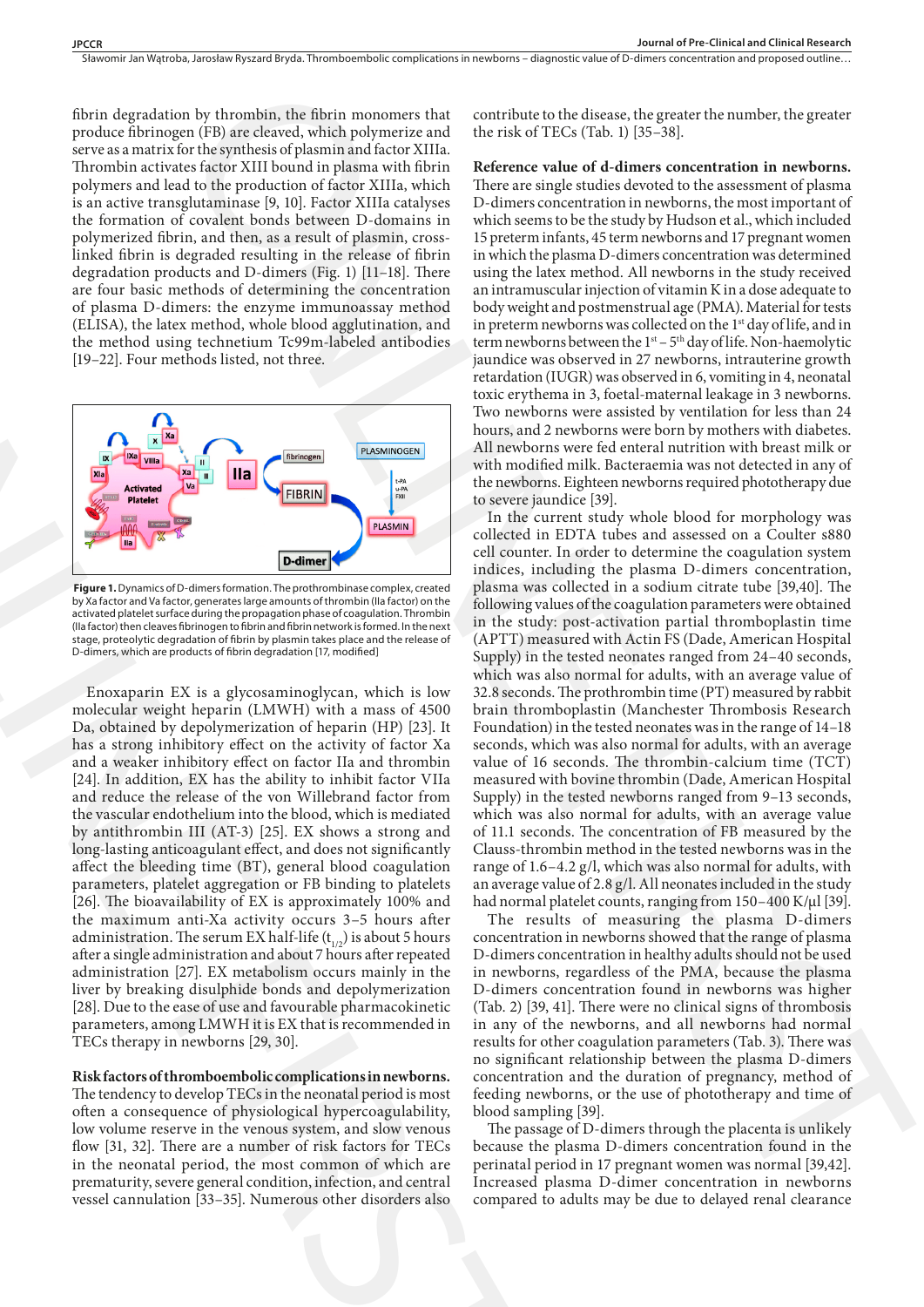#### **Journal of Pre-Clinical and Clinical Research JPCCR**

Sławomir Jan Wątroba, Jarosław Ryszard Bryda. Thromboembolic complications in newborns – diagnostic value of D-dimers concentration and proposed outline..

#### **Table 1.** Risk factors of thromboembolic complications in newborns [35,36,37,38]

| Occurring in the mother                                                                                                                                                                                                                                                                                                                                                                                                                                                  |                                                                                                                                                                                   |                                   |                                                                                                                                                                                                                                                                                                                                                                                                                                                                                                                                                                                                                                                                                                                                                                 |              |
|--------------------------------------------------------------------------------------------------------------------------------------------------------------------------------------------------------------------------------------------------------------------------------------------------------------------------------------------------------------------------------------------------------------------------------------------------------------------------|-----------------------------------------------------------------------------------------------------------------------------------------------------------------------------------|-----------------------------------|-----------------------------------------------------------------------------------------------------------------------------------------------------------------------------------------------------------------------------------------------------------------------------------------------------------------------------------------------------------------------------------------------------------------------------------------------------------------------------------------------------------------------------------------------------------------------------------------------------------------------------------------------------------------------------------------------------------------------------------------------------------------|--------------|
| antiphospholipid syndrome                                                                                                                                                                                                                                                                                                                                                                                                                                                | decompensated diabetes                                                                                                                                                            |                                   | preeclampsia                                                                                                                                                                                                                                                                                                                                                                                                                                                                                                                                                                                                                                                                                                                                                    |              |
| chorioamnionitis                                                                                                                                                                                                                                                                                                                                                                                                                                                         | eclampsia                                                                                                                                                                         |                                   | premature rupture of the membranes > 18 hours                                                                                                                                                                                                                                                                                                                                                                                                                                                                                                                                                                                                                                                                                                                   |              |
| COVID-19 disease                                                                                                                                                                                                                                                                                                                                                                                                                                                         | neoplastic disease                                                                                                                                                                |                                   | venous thromboembolism                                                                                                                                                                                                                                                                                                                                                                                                                                                                                                                                                                                                                                                                                                                                          |              |
| Related to the type of delivery                                                                                                                                                                                                                                                                                                                                                                                                                                          |                                                                                                                                                                                   |                                   |                                                                                                                                                                                                                                                                                                                                                                                                                                                                                                                                                                                                                                                                                                                                                                 |              |
| delivery with obstetric forceps                                                                                                                                                                                                                                                                                                                                                                                                                                          | delivery with vacuum extractor                                                                                                                                                    |                                   | traumatic delivery                                                                                                                                                                                                                                                                                                                                                                                                                                                                                                                                                                                                                                                                                                                                              |              |
|                                                                                                                                                                                                                                                                                                                                                                                                                                                                          |                                                                                                                                                                                   |                                   |                                                                                                                                                                                                                                                                                                                                                                                                                                                                                                                                                                                                                                                                                                                                                                 |              |
| Occurring in the newborn                                                                                                                                                                                                                                                                                                                                                                                                                                                 |                                                                                                                                                                                   |                                   |                                                                                                                                                                                                                                                                                                                                                                                                                                                                                                                                                                                                                                                                                                                                                                 |              |
| acute liver failure                                                                                                                                                                                                                                                                                                                                                                                                                                                      | COVID-19 disease                                                                                                                                                                  |                                   | MTHFR C677T gene congenital polymorphism                                                                                                                                                                                                                                                                                                                                                                                                                                                                                                                                                                                                                                                                                                                        |              |
| acute renal failure                                                                                                                                                                                                                                                                                                                                                                                                                                                      | <b>ECMO</b> therapy                                                                                                                                                               |                                   | necrotizing enterocolitis                                                                                                                                                                                                                                                                                                                                                                                                                                                                                                                                                                                                                                                                                                                                       |              |
| antithrombin congenital deficiency                                                                                                                                                                                                                                                                                                                                                                                                                                       | extensive head trauma                                                                                                                                                             |                                   | persistent pulmonary hypertension                                                                                                                                                                                                                                                                                                                                                                                                                                                                                                                                                                                                                                                                                                                               |              |
| apolipoprotein A congenital elevation                                                                                                                                                                                                                                                                                                                                                                                                                                    | factor II G20210A congenital mutation                                                                                                                                             |                                   | polycythemia                                                                                                                                                                                                                                                                                                                                                                                                                                                                                                                                                                                                                                                                                                                                                    |              |
| central catheter                                                                                                                                                                                                                                                                                                                                                                                                                                                         | factor V Leiden G16091A congenital mutation                                                                                                                                       |                                   | prematurity = < 32 weeks of pregnancy                                                                                                                                                                                                                                                                                                                                                                                                                                                                                                                                                                                                                                                                                                                           |              |
| circulatory failure                                                                                                                                                                                                                                                                                                                                                                                                                                                      | factor VIII, IX, I concentration congenital increased                                                                                                                             |                                   | protein C congenital deficiency                                                                                                                                                                                                                                                                                                                                                                                                                                                                                                                                                                                                                                                                                                                                 |              |
| congenital arteriovenous fistula                                                                                                                                                                                                                                                                                                                                                                                                                                         | factor XII concentration congenital decreased                                                                                                                                     |                                   | protein C inhibitor congenital deficiency                                                                                                                                                                                                                                                                                                                                                                                                                                                                                                                                                                                                                                                                                                                       |              |
| congenital cyanotic heart defect                                                                                                                                                                                                                                                                                                                                                                                                                                         | haemorrhagic stroke                                                                                                                                                               |                                   | protein S congenital deficiency                                                                                                                                                                                                                                                                                                                                                                                                                                                                                                                                                                                                                                                                                                                                 |              |
| congenital defects of the head and neck                                                                                                                                                                                                                                                                                                                                                                                                                                  | heparin cofactor II congenital deficiency                                                                                                                                         |                                   | respiratory failure                                                                                                                                                                                                                                                                                                                                                                                                                                                                                                                                                                                                                                                                                                                                             |              |
| congenital diaphragmatic hernia                                                                                                                                                                                                                                                                                                                                                                                                                                          | <b>HIV</b> infection                                                                                                                                                              |                                   | sepsis                                                                                                                                                                                                                                                                                                                                                                                                                                                                                                                                                                                                                                                                                                                                                          |              |
| congenital dysfibrinogenaemia                                                                                                                                                                                                                                                                                                                                                                                                                                            | hypernatraemia                                                                                                                                                                    |                                   | septic shock                                                                                                                                                                                                                                                                                                                                                                                                                                                                                                                                                                                                                                                                                                                                                    |              |
| congenital homocystinuria                                                                                                                                                                                                                                                                                                                                                                                                                                                | hypotension                                                                                                                                                                       |                                   | severe dehydration                                                                                                                                                                                                                                                                                                                                                                                                                                                                                                                                                                                                                                                                                                                                              |              |
| congenital hyperhomocysteinaemia                                                                                                                                                                                                                                                                                                                                                                                                                                         | hypothyroidism                                                                                                                                                                    |                                   | surgery                                                                                                                                                                                                                                                                                                                                                                                                                                                                                                                                                                                                                                                                                                                                                         |              |
| congenital nephrotic syndrome                                                                                                                                                                                                                                                                                                                                                                                                                                            | intracranial abscess                                                                                                                                                              |                                   | therapeutic hypothermia                                                                                                                                                                                                                                                                                                                                                                                                                                                                                                                                                                                                                                                                                                                                         |              |
| congenital tumours                                                                                                                                                                                                                                                                                                                                                                                                                                                       | intrauterine hypoxia                                                                                                                                                              |                                   | thrombocytosis                                                                                                                                                                                                                                                                                                                                                                                                                                                                                                                                                                                                                                                                                                                                                  |              |
| congenital venous malformation                                                                                                                                                                                                                                                                                                                                                                                                                                           | meningoencephalitis                                                                                                                                                               |                                   | trisomy 21                                                                                                                                                                                                                                                                                                                                                                                                                                                                                                                                                                                                                                                                                                                                                      |              |
| Evaluated variables<br>Number of newborns<br>D-dimer concentration                                                                                                                                                                                                                                                                                                                                                                                                       | Percentage of newborns                                                                                                                                                            | Parameter and unit of measurement | Range                                                                                                                                                                                                                                                                                                                                                                                                                                                                                                                                                                                                                                                                                                                                                           | Mean         |
| [ng/ml]                                                                                                                                                                                                                                                                                                                                                                                                                                                                  | [%]                                                                                                                                                                               | PT [s]<br>APTT [s]                | $14.0 -$<br>$-18.0$<br>$24.0 - 40.0$                                                                                                                                                                                                                                                                                                                                                                                                                                                                                                                                                                                                                                                                                                                            | 16.0<br>32.8 |
| $< 500$<br>47                                                                                                                                                                                                                                                                                                                                                                                                                                                            | 79                                                                                                                                                                                | TCT[s]                            | $9.0 - 13.0$                                                                                                                                                                                                                                                                                                                                                                                                                                                                                                                                                                                                                                                                                                                                                    | 11.1         |
| $500 - 1,000$<br>8                                                                                                                                                                                                                                                                                                                                                                                                                                                       | 13                                                                                                                                                                                |                                   | $1.5 - 4.0$                                                                                                                                                                                                                                                                                                                                                                                                                                                                                                                                                                                                                                                                                                                                                     | 2.8          |
| $\overline{3}$<br>$1,001 - 2,000$                                                                                                                                                                                                                                                                                                                                                                                                                                        | 5                                                                                                                                                                                 | FB [g/l]                          |                                                                                                                                                                                                                                                                                                                                                                                                                                                                                                                                                                                                                                                                                                                                                                 |              |
| $\overline{2}$<br>$2,001 - 4,000$                                                                                                                                                                                                                                                                                                                                                                                                                                        | 3                                                                                                                                                                                 | PLT [K/µl]                        | $150.0 - 400.0$<br>APTT - activated partial-thromboplastin time; FB - fibrinogen; PLT - trombocytes; PT -                                                                                                                                                                                                                                                                                                                                                                                                                                                                                                                                                                                                                                                       | no data      |
| of D-dimers, and to physiological mechanisms related to the<br>closing of the venous duct (DV) and arterial duct (DA) in<br>the newborn [43, 44].<br>In adults, the plasma D-dimers concentration at which<br>thrombosis is unlikely, is considered to be <500 ng/ml [45-<br>47]. In newborns, based on the results of the above-mentioned<br>study and the authors own extensive clinical and laboratory<br>experience, it is proposed to adopt the following reference | ranges of plasma D-dimers concentration: <500 ng/ml -<br>normal concentration, sufficient to exclude TECs, 500 ng/ml-<br>$4,000$ ng/ml - concentration requiring the extension of |                                   | Proposed clinical procedure depending on D-dimers<br>concentration in newborns. It is recommended that coagulation<br>parameters, including plasma D-dimers concentration, should<br>be determined in all neonates with TECs risk factors (Tab. 1),<br>regardless of the presence of clinical, radiological or ultrasound<br>symptoms that may indicate the presence of TECs, and in<br>neonates with clinical, radiological and ultrasound symptoms,<br>which may indicate the presence of TECs, regardless of the<br>coexistence of risk factors for these complications [50].<br>Routine determination of coagulation parameters,<br>including plasma D-dimers concentration, should also be<br>performed prior to surgery or invasive diagnostic procedures |              |

| <b>Table 2.</b> Distribution of tested newborns based on plasma D-dimers |  |  |  |
|--------------------------------------------------------------------------|--|--|--|
| concentration [39]                                                       |  |  |  |

| <b>Evaluated variables</b>       |                    |                               |
|----------------------------------|--------------------|-------------------------------|
| D-dimer concentration<br>[nq/ml] | Number of newborns | Percentage of newborns<br>[%] |
| < 500                            | 47                 | 79                            |
| $500 - 1,000$                    | 8                  | 13                            |
| $1,001 - 2,000$                  |                    |                               |
| $2,001 - 4,000$                  |                    |                               |

#### **Table 3.** Coagulation parameters of tested newborns [39]

| <b>Evaluated variables</b>        |                 |         |
|-----------------------------------|-----------------|---------|
| Parameter and unit of measurement | Range           | Mean    |
| PT[s]                             | $14.0 - 18.0$   | 16.0    |
| APTT [s]                          | $24.0 - 40.0$   | 32.8    |
| TCT[s]                            | $9.0 - 13.0$    | 11.1    |
| FB [q/l]                          | $1.5 - 4.0$     | 2.8     |
| PLT [K/µl]                        | $150.0 - 400.0$ | no data |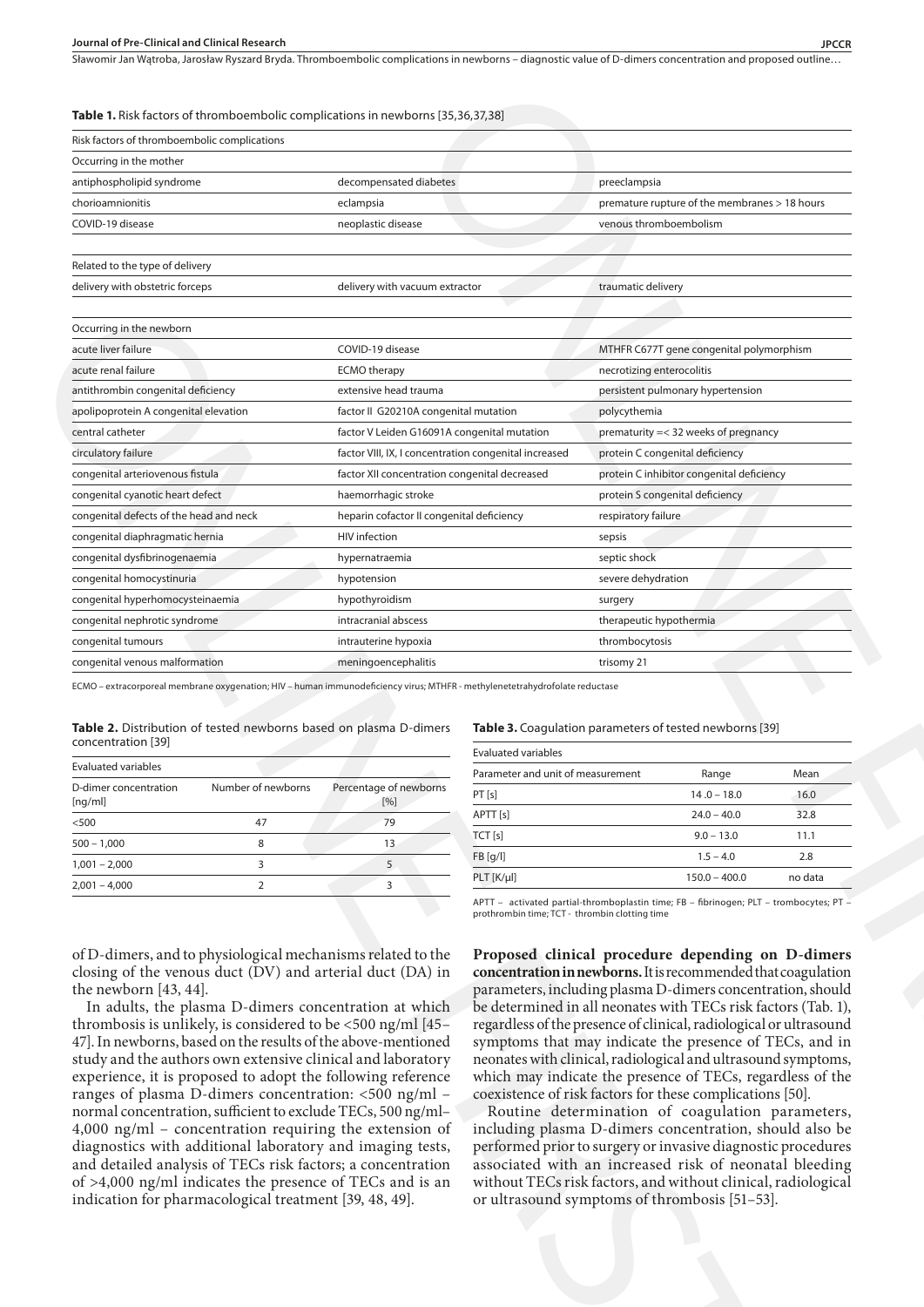Sławomir Jan Watroba, Jarosław Ryszard Bryda. Thromboembolic complications in newborns – diagnostic value of D-dimers concentration and proposed outline...



**Figure 2a.** Procedure for suspected or confirmed neonatal thrombosis. HIT – heparin-induced thrombocytopenia

**Management of plasma D-dimers concentration <500 ng**/**ml.** A plasma D-dimers concentration of <500 ng/ml sufficiently excludes TECs and does not indicato the need for pharmacotherapy or pharmacoprophylaxis, regardless of the presence of risk factors, and in the case of coexistence of any clinical symptom suggesting thrombosis, it requires looking for another cause of symptoms [45–47]. The proposed procedure at a plasma D-dimers concentration <500 ng/ml is shown in Figure 2a.

**Management of plasma D-dimers concentration 500 ng/ml – 4000 ng/ml.** Plasma D-dimers concentration of 500 ng/ml – 4000 ng/ml requires a detailed analysis of TECs risk factors and clinical symptoms, the presence of which necessitates the extension of diagnostics with additional laboratory and imaging diagnostics [39, 45–47]. The proposed procedure at a plasma D-dimers concentration of 500 ng/ml – 4,000 ng/ml is shown in Figure 2a.

**Without risk factors for thromboembolic complications.**  Plasma D-dimers concentration of 500 ng/ml – 4,000 ng/ml in the absence of any TECs risk factors and the absence of any clinical symptoms suggesting thrombosis, indicates no need for pharmacotherapy and pharmacoprophylaxis, and does not constitute an indication for extending the diagnosis with additional laboratory tests and imaging diagnostics [39, 54]. Plasma D-dimers concentration of 500 ng/ml – 4,000 ng/ml in the absence of any TECs risk factor, but with any clinical symptom suggesting thrombosis, is an indication to extend the diagnosis by additional laboratory and imaging diagnostics [39, 43, 45, 54]. Plasma D-dimers

concentration of 500 ng/ml – 4,000 ng/ml in the absence of any TECs risk factor, but in the presence of any clinical symptom suggesting thrombosis and in the absence of evidence of thrombosis in imaging diagnostics, indicates no need for pharmacotherapy and pharmacoprophylaxis and requires seeking another cause of symptoms [39, 43, 45, 55]. Plasma D-dimers concentration of 500 ng/ml – 4,000 ng/ml in the absence of any risk factor for TECs, but with any clinical symptom suggesting thrombosis and the presence of signs of thrombosis in imaging diagnostics, indicates the need for the EX treatment dose [55]. The therapeutic dose should be continued until the signs of thrombosis have fully resolved in imaging diagnostics, howee, not less than 14 days. After complete resolution of the signs of thrombosis in imaging diagnostics and after a minimum of 14 days of therapeutic doses of EX, in the event that the plasma D-dimers concentration is <4000 ng/ml in control studies, treatment with EX should be discontinued without prior prophylactic doses, and in the case of maintaining. When clinical symptoms develop, another cause of symptoms should be sought for [39, 56–58].

**With risk factors for thromboembolic complications.**  Plasma D-dimers concentration of 500 ng/ml – 4,000 ng/ml in the presence of any TECs risk factor requires extended imaging diagnostics in the newborn for TECs, regardless of the presence or absence of clinical symptoms suggesting thrombosis [39, 43, 45, 55].

Plasma D-dimers concentration of 500 ng/ml – 4,000 ng/ml in the presence of any TECs risk factor and no evidence of thrombosis in imaging diagnostics, indicates the need for a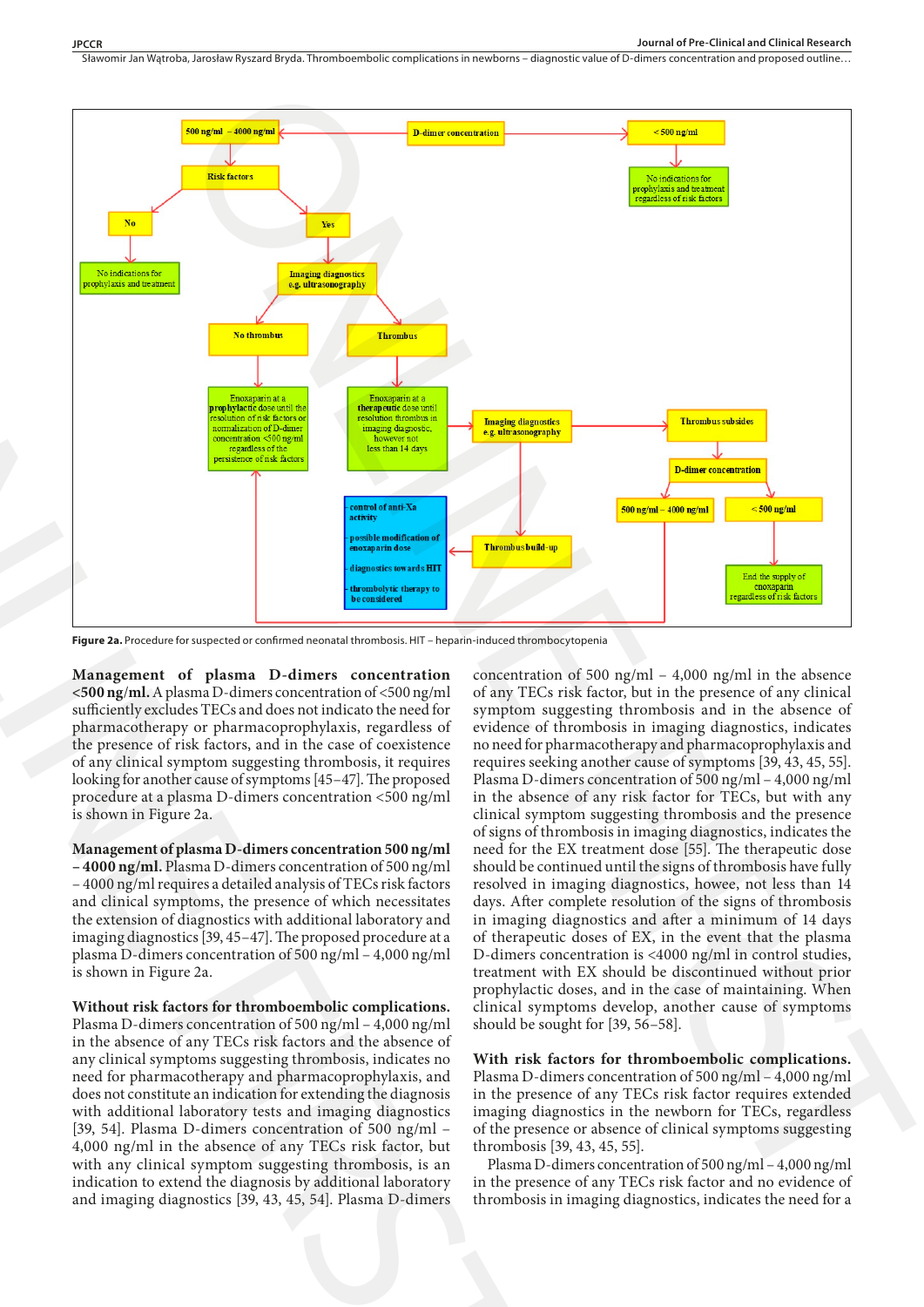prophylactic dose of EX, regardless of the presence or absence of clinical symptoms [55]. The prophylactic dose should be used until the TECs risk factors disappear and/or the plasma D-dimers concentration drops to <500 ng/ml, regardless of the persistence of TECs risk factors, and in the case of persistent clinical symptoms, another cause of symptoms should be sough for [39, 56–58].

Plasma D-dimers concentration of 500 ng/ml – 4,000 ng/ml in the presence of any TECs risk factor and in the presence of signs of thrombosis in imaging diagnostics indicates the need for a therapeutic dose of EX, regardless of the presence or absence of clinical symptoms [55, 58]. The therapeutic dose should be continued until the signs of thrombosis have fully resolved in imaging diagnostics, however, not less than 14 days. After complete resolution of the signs of thrombosis in imaging diagnostics and after a minimum of 14 days of therapeutic doses of EX, if the plasma D-dimers concentration is <500 ng/ml in control studies, treatment with EX should be discontinued without prior administration of prophylactic doses, regardless of maintenance risk factors for TECs, and if the clinical symptoms persist, another cause of the symptoms should be sought for. After complete resolution of the signs of thrombosis in imaging diagnostics and after at least 14 days of therapeutic doses of EX, in the case of monitoring plasma D-dimers concentration of 500 ng/ml – 4,000 ng/ml, the administration of EX should be continued, but in a prophylactic dose regardless of the presence or absence of clinical symptoms until the TECs risk factors have resolved and/or the plasma D-dimers concentration has fallen to <500 ng/ml, regardless of the persistence of TECs risk factors, and

in the case of persistence of clinical symptoms, another cause of symptoms should be sought for [39, 55–58].

**Management of plasma D-dimers concentration >4,000 ng/ml.** Plasma D-dimers concentration of >4,000 ng/ml is an indication for the inclusion of EX in therapeutic doses, regardless of the presence or absence of clinical symptoms suggesting thrombosis, and requires a detailed analysis of TECs risk factors and the extension of diagnostics to additional laboratory and imaging diagnostics [39, 43, 45, 54, 55, 58]. The proposed treatment with plasma D-dimers concentration >,000 ng/ml is shown in Figure 2b.

# **Without risk factors for thromboembolic complications.**  Plasma D-dimers concentration >4,000 ng/ml in the absence of any TECs risk factor requires extended imaging

diagnostics in the newborn for TECs, regardless of the presence or absence of clinical symptoms of thrombosis [39, 43, 45, 54, 55, 59]. Plasma D-dimers concentration of >4,000 ng/ml in the absence of any TECs risk factor and no evidence of thrombosis

in imaging diagnostics requires a therapeutic dose of EX, regardless of the presence or absence of clinical symptoms of thrombosis, until the plasma D-dimers concentration decreases to <4,000 ng/ml, at which point EX treatment should be terminated without prior prophylactic doses, and if clinical symptoms persist, another cause of symptoms should be sought for [39, 55–58].

Plasma D-dimers concentration of >4,000 ng/ml in the absence of any TECs risk factor, but in the presence of signs



**Figure 2b.** Procedure for suspected or confirmed neonatal thrombosis. HIT – heparin-induced thrombocytopenia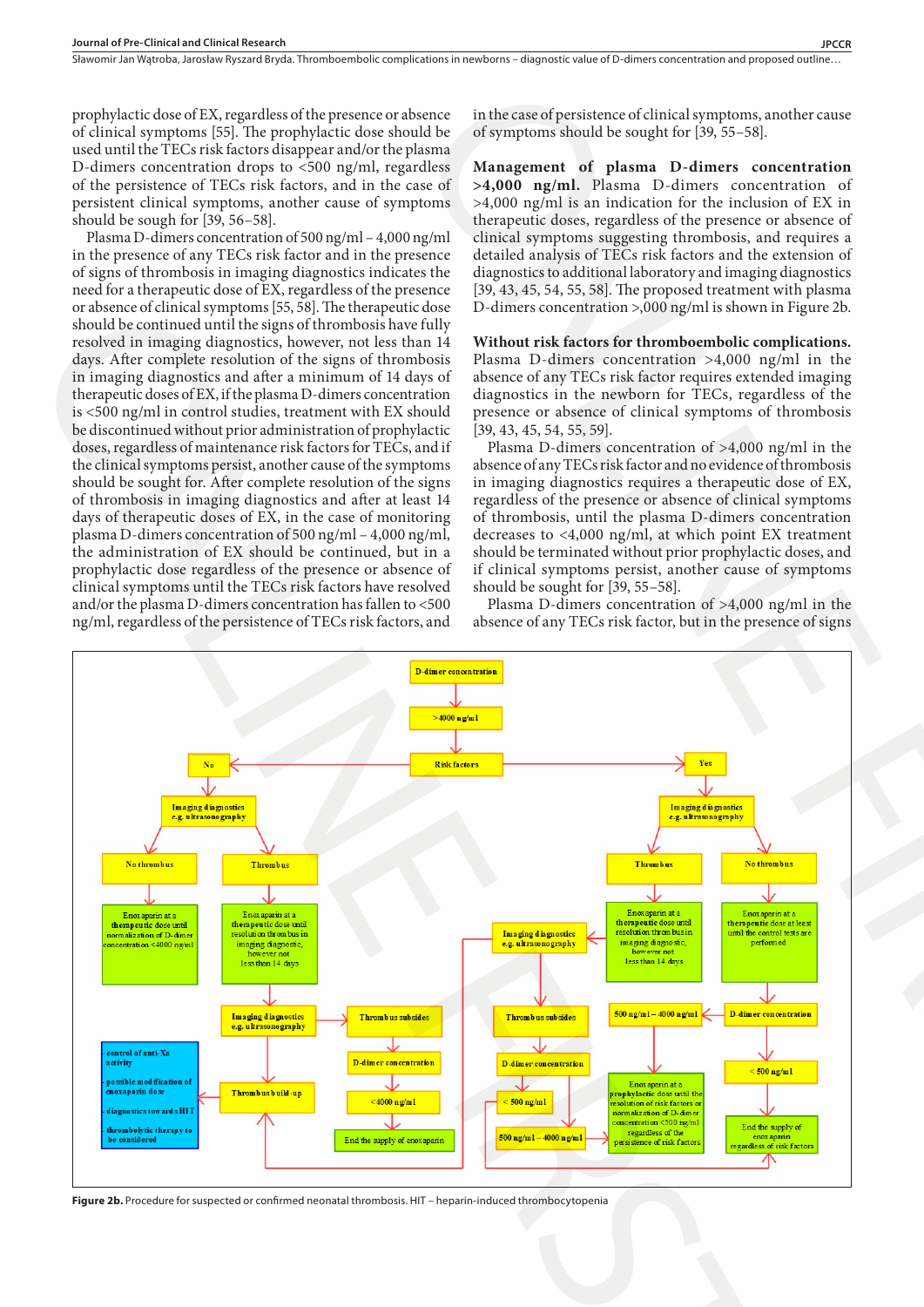Sławomir Jan Watroba, Jarosław Ryszard Bryda. Thromboembolic complications in newborns – diagnostic value of D-dimers concentration and proposed outline..

of thrombosis in imaging diagnostics, makes it necessary to use a therapeutic dose of EX, regardless of the presence or absence of clinical symptoms of thrombosis until full resolution of the signs of thrombosis in imaging diagnostics, however, not less than 14 days. After complete resolution of the signs of thrombosis in imaging diagnostics and after a minimum of 14 days of therapeutic doses of EX, in the event that the plasma D-dimers concentration is <4,000 ng/ml in control tests, treatment with EX should be discontinued without the prior administration of prophylactic doses and in the clinical symptoms, another cause of symptoms should be soughtfor [39, 55–58].

# **With risk factors for thromboembolic complications.**

Plasma D-dimers concentration of >4000 ng/ml in the presence of any TECs risk factor requires extended imaging diagnostics in the newborn for TECs, regardless of the presence or absence of clinical symptoms of thrombosis [39, 54–58].

Plasma D-dimers concentration of >4,000 ng/ml in the presence of any TECs risk factor and no evidence of thrombosis in imaging diagnostics requires a therapeutic dose of EX, regardless of the presence or absence of clinical symptoms of thrombosis at least until followup examinations. If the plasma D-dimers concentration is found in control tests <500 ng/ml, treatment with EX should be discontinued without prior prophylactic doses, regardless of the persistence of TECs risk factors, and in the case of persistent clinical symptoms, another cause of symptoms should be sought for. If the control tests show a plasma D-dimers concentration of 500 ng/ml – 4,000 ng/ ml, the administration of EX should be continued, but in a prophylactic dose, regardless of the presence or absence of clinical symptoms of thrombosis, until the risk factors for TECs disappear and/or the plasma D-dimers concentration is decreased to <500 ng/ml, regardless of the persistence of TECs risk factors. In the case of persistent clinical symptoms, another cause of symptoms should be sought for [39,55–58].

Plasma D-dimers concentration of >4000 ng/ml in the presence of any TECs risk factor and in the presence of signs of thrombosis in imaging diagnostics indicates the need for a therapeutic dose of EX, regardless of the presence or absence of clinical symptoms of thrombosis until full resolution of the signs of thrombosis in imaging diagnostics, however, not less than 14 days. After complete resolution of the signs of thrombosis in imaging diagnostics and after a minimum of 14 days of therapeutic doses of EX, if the plasma D-dimers concentration is <500 ng/ml in control studies, treatment with EX should be discontinued without prior administration of prophylactic doses, regardless of maintenance risk factors for TECs. If the clinical symptoms persist, another cause of the symptoms should be sought for. After complete resolution of the signs of thrombosis in imaging diagnostics and after at least 14 days of therapeutic doses of EX, in the case of control plasma D-dimer concentration of 500 ng/ml – 4000 ng/ml, the administration of EX should be continued, but in a prophylactic dose regardless of the presence or absence of clinical symptoms of thrombosis until the TECs risk factors have resolved and/or the plasma D-dimer concentration has fallen to <500 ng/ml, regardless of the persistence of TECs risk factors, and in the case of persistent clinical symptoms, another cause of symptoms should be sought for [39, 55–58]. be soughther [39, 35–38].<br>
With risk factors for thromboenbolic complications. In one different<br>
With risk factors for thromboenbolic complications. In new Hamm L-dimer restriction of 54000 ng/ml in the step<br>
planeared is

**Frequency of coagulation parameters monitoring.**  Measurement of coagulation parameters, including plasma D-dimers concentration, should be routinely performed prior to surgery or invasive diagnostic procedures associated with an increased risk of bleeding in all neonates, including those with no risk factors for TECs and no clinical, radiographic or ultrasound symptoms of thrombosis. [51, 54, 60].

In newborns with risk factors for TECs who do not have clinical, radiological or ultrasound symptoms suggesting TECs, determination of coagulation parameters, including plasma D-dimers concentration, should be performed at least once during the hospital stay [60].

In newborns with clinical, radiological or ultrasound symptoms that may indicate the presence of TECs, regardless of the coexistence of risk factors for these complications, the determination of coagulation parameters, including plasma D-dimers concentration, should be performed immediately after finding these symptoms and then monitored with the frequency depending on the clinical situation [54, 60, 61].

In clinically stable patients receiving EX, monitoring of the coagulation parameters should be performed every 48–96 hours, while in the case of evidence of thrombus build-up in imaging diagnostics, clinical symptoms that may indicate progression of TECs or symptoms of bleeding, control of the parameters of the coagulation system should be performed immediately [62].

**Imaging diagnostics.** Due to the easy and wide availability, TECs imaging diagnostics in neonatology is most often performed with the use of ultrasound with the colour Doppler option [62–64]. Other studies include magnetic resonance (MR) and computer tomography (CT) with a vascular option [65–67]. In the case of venous thrombosis within the central nervous system, ultrasound with the colour Doppler option detects about 50% of cases of dural sinus thrombosis, but does not allow the visualization of deep vein thrombosis of the brain [68]. Intraventricular and periventricular haemorrhage (IVH), occurring for no apparent reason in a neonate aged >7 days, and thalamic haemorrhages, especially unilateral haemorrhages, are considered to be an ultrasound marker of thrombosis in the central nervous system [68–70]. In the case of coexistence of anatomical anomalies within the dural venous sinuses, the use of ultrasound may give false positive results, and besides, due to its low sensitivity, it is not recommended for diagnosis, but possibly for treatment monitoring [71, 72]. The study of choice for the diagnosis of TECs in neonates is MR with venography, with a sensitivity of approximately 90%. This examination is used not only to visualize the dural venous sinuses, but also allows identification of changes secondary to thrombosis, such as cerebral oedema, ischemic stroke or haemorrhagic stroke, and also allows monitoring the evolution of changes, detecting disorders of myelination, gliosis and post-haemorrhagic cavities [73]. imaging diagnositics, makin is treessary Frequency of congulation parameters monitoring.<br>
In downed EX, rupture and Maxmed and the presence of the state of the state of the state of the state of the state of the state of

The authors of this review propose that imaging diagnostics with the vascular option should be performed in all newborns with clinical symptoms that may indicate the presence of TECs and/or with plasma D-dimers concentration that are an indication for such diagnostics.

Based on clinical experience, the authors further recommend that when ultrasound is used in clinically stable patients, follow-up examinations should be performed every 48–96 hours as standard, while in the event of bleeding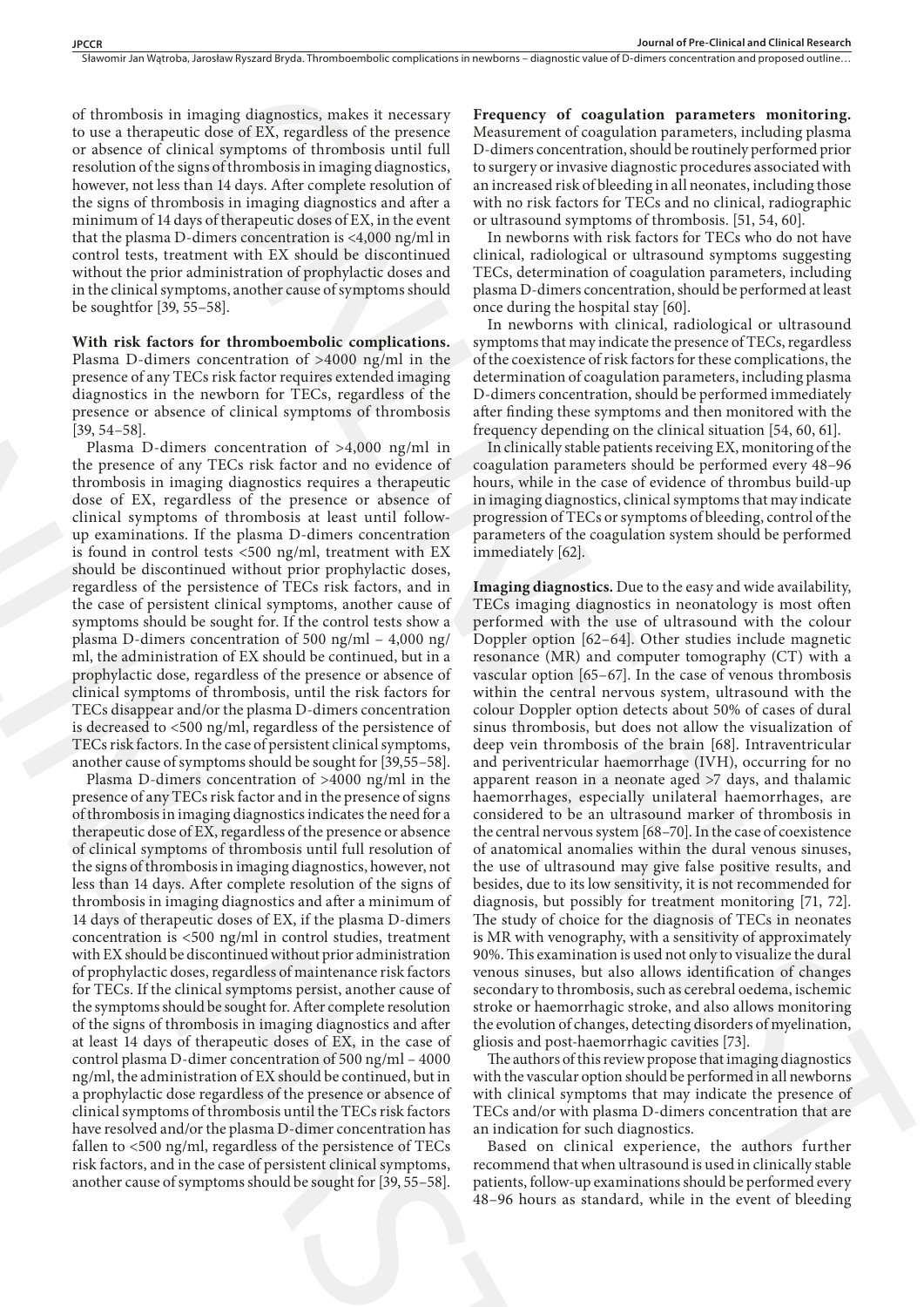symptoms, clinical deterioration and/or increase of D-dimers concentration despite treatment, a follow-up ultrasound scan should be performed immediately.

If it is necessary to perform an MR or CT diagnostics, the schedule of this diagnostics should be planned individually based on a detailed assessment of the clinical situation, and in the event that this diagnostics is not available in a given ward, the newborn should be transferred to a centre with a higher reference.

**Principles of using enoxaparin in newborns.** The use of EX, like other LMWHs, is slowly becoming the treatment of choice in paediatric patients and is increasingly recommended in newborns. LMWHs have an advantage over non-fractionated heparin (NFH) due to easier monitoring, fewer complications and less frequent interactions with other drugs and nutrients [29, 30].

*Preparats containing enoxaparin***.** In Poland, EX is available as a solution for injection with the active substance concentration of 100 mg/ml, 120 mg/ml and 150 mg/ml. Trade names of preparations containing EX and registered in Poland are Clexane", Clexane" Forte, Losmina", Neoparin", Neoparin® Forte and Neoparin Multi® [74].

*Methods of enoxaparin administration.* In neonates, EX can be administered deeply subcutaneously in undiluted form, intravenously diluted with 0.9% NaCl in the schedule of 1 mg EX in 1 ml of 0.9% NaCl and into the arterial line of extracorporeal circulation. Intramuscular administration is contraindicated [29, 55, 56, 75].

*Enoxaparin dosing in children.* Based on the few studies available, it has been concluded that the EX doses in neonates should be slightly higher than in elderly patients, as shown below [76–78].

In children <2 months of age, the initial prophylactic EX dose is 0.75 mg/kg b.w. every 12 hours s.c or i.v. and the initial EX treatment dose is 1.5 mg/kg b.w. every 12 hours s.c. or i.v.

In children >2 months of age, the initial prophylactic EX dose is 0.5 mg/kg b.w. every 12 hours s.c or i.v. and the initial EX treatment dose is 1.0 mg/kg b.w. every 12 hours s.c. or i.v.

The maximum therapeutic dose of EX in newborns and infants should be 2 mg/kg b.w. every 12 hours s.c. or i.v.

*Contraindications to the enoxaparin use.* Contraindications for the use of EX include hypersensitivity to EX, HP or its derivatives, including other LMWHs or any of its components, a history of immune heparin thrombocytopenia (HIT) within the last 100 days or the presence of circulating antibodies, active clinically significant bleeding, ulceration stomach or intestines, perforation of the gastrointestinal tract, presence of a malignant tumour with a high risk of bleeding, recent surgery of the brain, spinal cord or eye, diagnosis or suspicion of oesophageal varices, anatomical abnormalities in the cvardio-vascular system, vascular aneurysms or serious abnormalities of blood vessels in the spinal cord or brain, IVH III and IV grade in the Papille's classification, simultaneous use of Ibuprofen, time less than 6 hours from lumbar puncture (LP), severe, untreated and life-threatening metabolic disorders, such as hyperkalaemia, metabolic acidosis, hyperglycaemia, end-stage renal failure In the change of the state of the state of the state of the state of the state of the state of the state of the state of the state of the state of the state of the state of the state of the state of the state of the state

without dialysis, and concomitant use of thrombolytic therapy (TT) [79–83].

*Precautions during enoxaparin treatment.* In the case of using EX in newborns and infants, both in prophylactic and therapeutic doses, gastroprotective treatment is indicated, consisting in intravenous administration of Omeprazole (OMP) at a dose of 1 mg/kg b.w./day in a single daily dose every 24 hours [84–86].

The simultaneous use of glucocorticosteroids (GCs) and prophylactic and therapeutic doses of EX in newborns and infants is not contraindicate; however, in these situations, special caution should be exercised and gastroprotective treatment consisting in intravenous administration of OMP at a dose of 1 mg/kg b.w./day in a single daily dose every 24 hours. The use of enoxaparin during GCs therapy has been shown to inhibit GCs-induced necrosis of newly formed osteocytes [84–87].

Due to the risk of intramedullary haematoma (IMH), it is contraindicated to perform LP in a period shorter than 12 hours from the administration of the prophylactic dose of EX, and in the period shorter than 24 hours from the administration of the therapeutic EX dose [88, 89]. Based on the benefit-risk assessment, consideration should be given to not using EX for at least 6 hours after LP [90].

# *Monitoring of laboratory tests during enoxaparin treatment.* Despite the fact that EX is a relatively safe and low-toxic drug, it is recommended that the patient's laboratory test results be monitored closely during its use in certain clinical situations.

When EX administration is administered to patients with hyperglycaemia, metabolic acidosis, renal failure and who are receiving potassium-sparing diuretics or potassium supplementation, serum potassium levels should be monitored every 48–96 hours before and during treatment in clinically stable patients, or immediately in the case of clinical deterioration or disturbing symptoms [91, 92].

When administering EX, patients should be monitored for the early diagnosis of bleeding. For this purpose, the concentration of haemoglobin (Hb), haematocrit (HCT) and faecal occult blood should be determined every 48– 96 hours in clinically stable patients, or immediately in the case of clinical deterioration or symptoms of bleeding [93, 94].

With the administration of EX, it is not necessary to routinely monitor the anticoagulant effect by measuring anti-Xa activity. Monitoring is indicated if there has been a recent thromboembolic incident (TEI) or major bleeding during EX use, especially in patients with renal insufficiency. When EX is administered every 12 hours, anti-Xa activity should be maintained within 0.5–1.0 IU/ml in control tests performed 4–6 hours after administration [95]. The EX dosage should be modified depending on the anti-Xa activity (Tab. 4) [96,97].

When administering EX, monitoring of coagulation parameters such as plasma D-dimers concentration, APTT, FB concentration, prothrombin time (PT) and the international normalized ratio (INR) is recommended. In clinically stable patients, determination of the coagulation system parameters should be performed every 48–96 hours, and in the event of evidence of thrombus build-up in the imaging tests, clinical symptoms that may indicate TECs progression or bleeding symptoms, the coagulation parameters should be determined immediately [98, 99]. iners without dialysis, and concomiant use of thrombolytic<br>ulserar therapy (171) [79-83].<br>
therapy (171) [79-83].<br>
the Prezentation dialysis encode thrombolytic shear between the state of<br>
tatility using FN in newbors and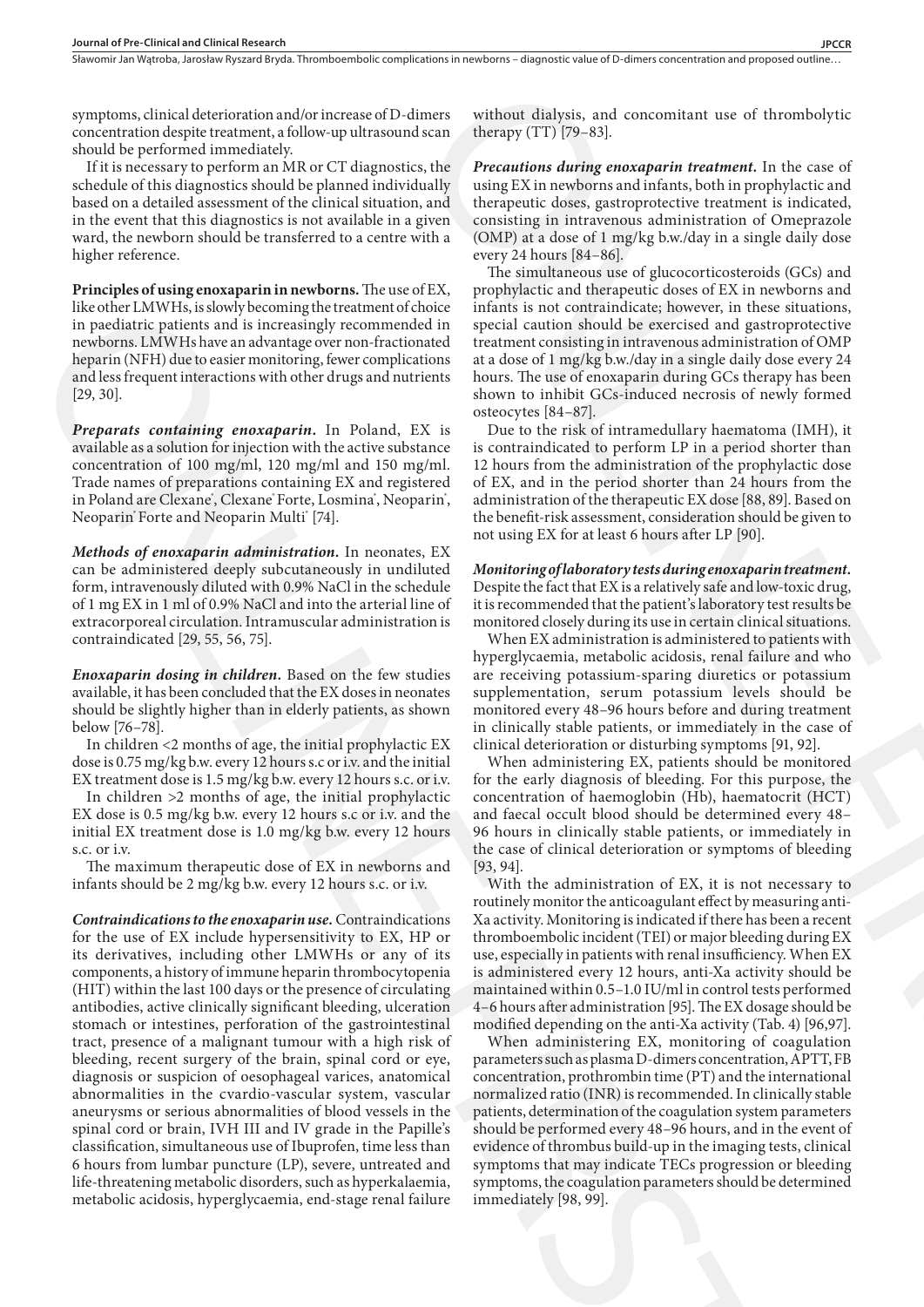Sławomir Jan Watroba, Jarosław Ryszard Bryda. Thromboembolic complications in newborns – diagnostic value of D-dimers concentration and proposed outline..

|                               | Enoxaparin dosing based on anti-Xa activity         |                    |                                    |
|-------------------------------|-----------------------------------------------------|--------------------|------------------------------------|
| Activity of<br>anti-Xa [U/ml] | Time to stop of<br>enoxaparin supply [h]            | Dose change<br>[%] | Control of anti-Xa<br>activity     |
| < 0.35                        | 0                                                   | $+25$              | 4 hours after changing<br>the dose |
| $0.35 - 0.49$                 | 0                                                   | $+10$              | 4 hours after changing<br>the dose |
| $0.5 - 1.0$                   | 0                                                   | $\Omega$           | after 24 hours                     |
| $1.1 - 1.5$                   | 0                                                   | $-25$              | before the next dose               |
| $1.6 - 2.0$                   | 3                                                   | $-30$              | before the next dose               |
| >2.0                          | until the anti-Xa activity<br>is reduced to $<$ 0.5 | $-40$              | before the next dose               |
|                               |                                                     |                    |                                    |

**Table 4.** Principles of monitoring the anticoagulant effect [96,97]

When administering EX, monitoring of liver function parameters such as total bilirubin (TB), conjugate bilirubin (CB) and alanine aminotransferase (ALT), aspartate aminotransferase (AST), alkaline phosphatase (ALP) and gamma-glutamyltranspeptidase (GGTP) is recommended. Due to the risk of direct hepatic cytotoxicity EX, characterized by an increase in the concentration of miR-122 and the HMGB-1 protein specific for bile cells, and the risk of induction of cholestasis [100, 101]. The authors recommend that in patients without clinical symptoms of cholestasis and hepatic cytotoxicity EX, determination of liver function parameters should be performed every 48–96 hours, and in the case of clinical symptoms of liver injury or cholestasis, determination of liver function parameters should be performed immediately.

Although no complications in the form of HIT have been observed during the use of EX in the paediatric population, the platelet count should be monitored before starting treatment and every 48–96 hours during treatment in patients in stable clinical conditio, or immediately in the case of deterioration of the patient's condition, clinical symptoms of thrombocytopenia or, paradoxically, new TEI [102–104]. Classically, HIT occurs between 2 – 21 days after initiation of treatment, and the risk of its occurrence is greater after surgery, especially cardiac surgery, as well as in cancer patients [105–107]. If HIT is strongly suspected, EX administration should be stopped immediately, ultrasound diagnostics should be performed to exclude the presence of a thrombus, and anti-heparin antibodies and, possibly, functional tests should be determined [107–109]. If anticoagulation is required in neonates and infants with HIT, consideration should be given to using fondaparinux (FPX) at a dose of 0.1 mg/kg b.w. – 0.2 mg/kg b.w. every 24 hours [110]. The baseling and the stationary result that is the stationary particle and is a stationary of the stationary interactionary and the stationary interactionary interactionary interactionary interactionary interactionary int 26<br>
outher anothesis acceled to the first control of the smallent and state of the matrices acceled to the matrices of the first matrices of the first matrices of the matrices of the matrices of the smallent control of th

# **CONCLUSIONS**

Both clinical practice and the results of the conducted studies indicate that the plasma D-dimers concentration found in the neonatal population is substantially higher than in adults, and the norms of plasma D-dimers concentration in the adult population do not apply to newborns [39, 41]. The reasons for the increased plasma D-dimers concentration in newborns are not fully known, however, the passage of D-dimers through the placenta is unlikely and the probable cause is delayed renal clearance of D-dimers and the physiological processes related to DV and DA closing [43, 44].

Although the plasma D-dimers concentration in newborns may be physiologically higher than in adults, it is still one of the basic laboratory markers of TECs and is a starting point for further diagnostics and a valuable guide when making decisions about prophylactic and therapeutic procedures, especially in newborns burdened with risk factors [39, 48, 49].

The use of EX both in prophylactic and therapeutic management is slowly becoming the procedure of choice in paediatric patients, and is increasingly recommended in newborns due to its easy dosing, low number of complications and rare interactions with other drugs and nutrients [29, 30].

Although the tools for the diagnosis and monitoring of TECs in newborns and the methods of their treatment still require more extensive research, the range of reference values and guidance on how to proceed depending on the plasma D-dimers concentration in newborns, proposed by the authors of this review and based on extensive clinical and laboratory experience, can become a helpful tool in everyday neonatological practice.

## **REFERENCES**

- 1. Saxonhouse MA. Thrombosis in the neonatal intensive care unit. Clin Perinatol. 2015;42(3):651–673. https://doi.org/10.1016/j.clp.2015.04.010
- 2. Schmidt B, Andrew M. Neonatal thrombosis: report of a prospective Canadian and international registry. Pediatrics. 1995;96(5 Pt 1):939– 943.
- 3. Will A. Neonatal haemostasis and the management of neonatal thrombosis. Br J Haematol. 2015;169(3):324–332. https://doi. org/10.1111/bjh.13301
- 4. Dubbink-Verheij GH, Pelsma ICM, van Ommen CH, et al. Femoral vein catheter is an important risk factor for catheter-related thrombosis in (near-)term neonates. J Pediatr Hematol Oncol. 2018;40(2):e64-e68. https://doi.org/10.1097/MPH.0000000000000978
- 5. van Ommen CH, Sol JJ. Developmental hemostasis and management of central venous catheter thrombosis in neonates. Semin Thromb Hemost. 2016;42(7):752–759. https://doi.org/10.1055/s-0036–1592299.
- 6. Toulon P. Developmental hemostasis: laboratory and clinical implications. Int J Lab Hematol. 2016;38(Suppl 1):66–77. https://doi. org/10.1111/ijlh.12531
- 7. Tritschler T, Kraaijpoel N, Le Gal G, et al. Venous thromboembolism: advances in diagnosis and treatment. JAMA. 2018;320(15):1583–1594. https://doi.org/10.1001/jama.2018.14346
- 8. Zubiatea P, Urrutiaa A, Zamarreño CR, et al. Fiber-based early diagnosis of venous thromboembolic disease by label-free D-dimer detection. Biosens Bioelectron X. 2019;2:100026. https://doi.org/10.1016/j. biosx.2019.100026
- 9. Wolberg AS. Fibrinogen and factor XIII: newly recognized roles in venous thrombus formation and composition. Curr Opin Hematol. 2018;25(5):358–364. https://doi.org/10.1097/MOH.0000000000000445
- 10. Yesudasan S, Wang X, Averett RD. Coarse-grained molecular dynamics simulations of fibrin polymerization: effects of thrombin concentration on fibrin clot structure. J Mol Model. 2018;24(5):109. https://doi. org/10.1007/s00894-018-3642-7
- 11. Pieters M, Wolberg AS. Fibrinogen and fibrin: An illustrated review. Res Pract Thromb Haemost. 2019;3(2):161–172. https://doi.org/10.1002/ rth2.12191
- 12. Crossen J, Diamond SL. Thermal shift assay to probe melting of thrombin, fibrinogen, fibrin monomer, and fibrin: Gly-Pro-Arg-Pro induces a fibrin monomer-like state in fibrinogen. Biochim Biophys Acta Gen Subj. 2021;1865(2):129805. https://doi.org/10.1016/j. bbagen.2020.129805
- 13. Piechocka IK, Kurniawan NA, Grimbergen J, et al. Recombinant fibrinogen reveals the differential roles of α- and γ-chain cross-linking and molecular heterogeneity in fibrin clot strain-stiffening. J Thromb Haemost. 2017;15(5):938–949. https://doi.org/10.1111/jth.13650
- 14. Brown AC, Baker SR, Douglas AM, et al. Molecular interference of fibrin's divalent polymerization mechanism enables modulation of multiscale material properties. Biomaterials. 2015;49:27–36. https:// doi.org/10.1016/j.biomaterials.2015.01.010
- 15. Arora K, Maheshwari N, Sahni G. Design of a thrombin inhibitory staphylokinase based plasminogen activator with anti-reocclusion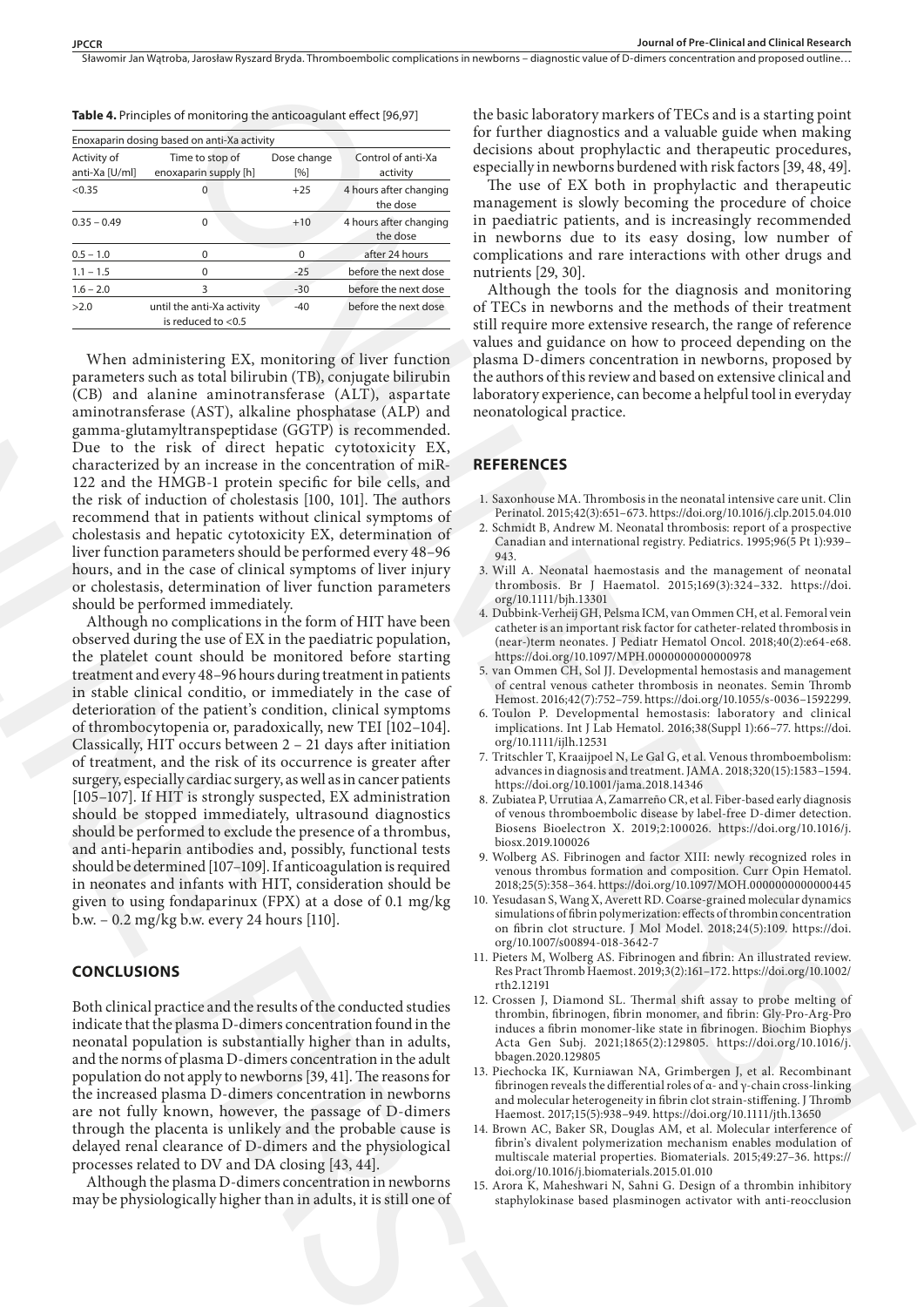potential. Int J Biol Macromol. 2020;144:791–800. https://doi. org/10.1016/j.ijbiomac.2019.11.121

- 16. Friedmann AP, Koutychenko A, Wu C, et al. Identification and characterization of a factor Va-binding site on human prothrombin fragment 2. Sci Rep. 2019;9(1):2436. https://doi.org/10.1038/s41598- 019-38857-4
- 17. Giannitsis E, Mair J, Christersson C, et al. How to use D-dimer in acute cardiovascular care. Eur Heart J Acute Cardiovasc Care. 2017;6(1):69– 80. https://doi.org/10.1177/2048872615610870
- 18. Soomro AY, Guerchicoff A, Nichols DJ, et al. The current role and future prospects of D-dimer biomarker. Eur Heart J Cardiovasc Pharmacother. 2016;2(3):175–184. https://doi.org/10.1093/ehjcvp/pvv039
- 19. Thachil J, Lippi G, Favaloro EJ. D-Dimer testing: laboratory aspects and current issues. Methods Mol Biol. 2017;1646:91–104. https://doi. org/10.1007/978-1-4939-7196-1\_7
- 20. Weitz JI, Fredenburgh JC, Eikelboom JW. A test in context: D-dimer. J Am Coll Cardiol. 2017;70(19):2411–2420. https://doi.org/10.1016/j. jacc.2017.09.024
- 21. Riley RS, Gilbert AR, Dalton JB, et al. Widely used types and clinical applications of D-dimer assay. Lab Med. 2016;47(2):90–102. https:// doi.org/10.1093/labmed/lmw001
- 22. Favresse J, Lippi G, Roy PM, et al. D-dimer: preanalytical, analytical, postanalytical variables, and clinical applications. Crit Rev Clin Lab Sci. 2018;55(8):548–577. https://doi.org/10.1080/10408363.2018.1529734
- 23. Jogala S, Rachamalla SS, Aukunuru J. Development of subcutaneous sustained release nanoparticles encapsulating low molecular weight heparin. J Adv Pharm Technol Res. 2015;6(2):58–64. https://doi. org/10.4103/2231-4040.154531 ONLINE FIRST
	- 24. Starling S. Milestone 8: Targeting the Xa factor. Nat Rev Cardiol. 2017. https://doi.org/10.1038/nrcardio.2017.178
	- 25. Okhota S, Melnikov I, Avtaeva Y, et al. Shear stress-induced activation of von willebrand factor and cardiovascular pathology. Int J Mol Sci. 2020;21(20):7804. https://doi.org/10.3390/ijms21207804
	- 26. Miyamoto K, Komatsu H, Nagaya Y, et al. Changes in serum D-dimer level and effect of enoxaparin sodium after a cesarean section: a retrospective study. J Matern Fetal Neonatal Med. 2022;35(3):509–514. https://doi.org/10.1080/14767058.2020.1725884
	- 27. Moffett BS, Lee-Kim Y, Galati M, et al. Population pharmacokinetics of enoxaparin in pediatric patients. Ann Pharmacother. 2018;52(2):140– 146. https://doi.org/10.1177/1060028017734234
	- 28. Qian C, Huhtakangas J, Juvela S, et al. Early vs. late enoxaparin for the prevention of venous thromboembolism in patients with ICH: A double blind placebo controlled multicenter study. Clin Neurol Neurosurg. 2021;202:106534. https://doi.org/10.1016/j.clineuro.2021.106534
	- 29. Ankolaa AA, Ghbeisb MB, Bailey B, et al. Utilization practices of low molecular weight heparin in pediatric patients with acquired and congenital heart disease. Prog Pediatr Cardiol. 2021;61:101346. https:// doi.org/10.1016/j.ppedcard.2021.101346
	- 30. Murray R, Tobias JT. A case of thrombocytosis associated with enoxaparin therapy in an adolescent. Clin Pharmacol. 2021;13:203–207. https://doi.org/10.2147/CPAA.S327541
	- 31. Haley KM. Neonatal Venous Thromboembolism. Front Pediatr. 2017;5:136. https://doi.org/10.3389/fped.2017.00136
	- 32. Sirachainan N, Limrungsikul A, Chuansumrit A, et al. Incidences, risk factors and outcomes of neonatal thromboembolism. J Matern Fetal Neonatal Med. 2018;31(3):347–351. https://doi.org/10.1080/147 67058.2017.1285892
	- 33. Lassandro G, Palmieri VV, Palladino V, et al. Venous thromboembolism in children: from diagnosis to management. Int J Environ Res Public Health. 2020;17(14):4993. https://doi.org/10.3390/ijerph17144993
	- 34. Bhat R, Kwon S, Zaniletti I, et al. Risk factors associated with venous and arterial neonatal thrombosis in the intensive care unit: a multicentre case-control study. Lancet Haematol. 2022;9(3):e200-e207. https://doi. org/10.1016/S2352-3026(21)00399-9
	- 35. Mehta JL, Calcaterra G, Bassareo PP. COVID-19, thromboembolic risk, and Virchow's triad: Lesson from the past. Clin Cardiol. 2020;43(12):1362–1367. https://doi.org/10.1002/clc.23460
	- 36. Witmer C, Raffini L. Treatment of venous thromboembolism in pediatric patients. Blood. 2020;135(5):335–343. https://doi.org/10.1182/ blood.2019001847
	- 37. Garrido-Barbero M, Arnaez J, Loureiro B, et al. The role of factor V leiden, prothrombin G20210A, and MTHFR C677T mutations in neonatal cerebral sinovenous thrombosis. Clin Appl Thromb Hemost. 2019;25:1076029619834352. https://doi.org/10.1177/1076029619834352
	- 38. Capecchi M, Abbattista M, Martinelli I. Cerebral venous sinus thrombosis. J Thromb Haemost. 2018;16(10):1918–1931. https://doi. org/10.1111/jth.14210
- 39. Hudson IR, Gibson BE, Brownlie J, et al. Increased concentrations of D-dimers in newborn infants. Arch Dis Child. 1990;65(4):383–384. https://doi.org/10.1136/adc.65.4\_spec\_no.383
- 40. Török-Nagy B, Antal J, Dénes B. Generation and characterization of D-dimer specific monoclonal antibodies for use in latex agglutination test. PLoS One. 2019;14(2):e0212104. https://doi.org/10.1371/journal.pone.0212104
- 41. Koltsova EM, Balashova EN, Ignatova AA, et al. Impaired platelet activity and hypercoagulation in healthy term and moderately preterm newborns during the early neonatal period. Pediatr Res. 2019;85(1):63– 71. https://doi.org/10.1038/s41390-018-0184-8
- 42. Rodríguez-Peña Y, Ibáñez-Pinilla M. Elevated levels of D-dimer tested by immunoturbidimetry are associated with the extent of severity of pre-eclampsia. Int J Gynaecol Obstet. 2020;150(2):241–247. https:// doi.org/10.1002/ijgo.13163
- 43. Karabay M, Toptan H. Short-term outcomes in neonates and preterm infants with SARS-CoV-2 infection acquired postpartum. J Pediatr Infect Dis. 2021;16(06):290–295. https://doi.org/10.1055/s-0041-1735875
- 44. Thomas L. Neonatal hemostasis. In: Kamat D, Frei-Jones M, editors. Benign hematologic disorders in children. Cham, Springe; 2020. p. 335–352.
- 45. Heldner MR, Zuurbier SM, Li B, et al. Prediction of cerebral venous thrombosis with a new clinical score and D-dimer levels. Neurology. 2020;95(7):898–909. https://doi.org/10.1212/WNL.0000000000009998
- 46. Almorad A, Ohanyan A, Pintea Bentea G, et al. D-dimer blood concentrations to exclude left atrial thrombus in patients with atrial fibrillation. Heart. 2021;107(3):195–200. https://doi.org/10.1136/ heartjnl-2020-317612
- 47. Robert-Ebadi H, Robin P, Hugli O, et al. Impact of the ageadjusted D-dimer cutoff to exclude pulmonary embolism: A multinational prospective real-life study (the RELAX-PE Study). Circulation. 2021;143(18):1828–1830. https://doi.org/10.1161/ CIRCULATIONAHA.120.052780
- 48. Tonetti T, Grasselli G, Rucci P, et al. Synergistic effect of static compliance and D-dimers to predict outcome of patients with COVID-19-ARDS: A prospective multicenter study. Biomedicines. 2021;9(9):1228. https:// doi.org/10.3390/biomedicines9091228
- 49. Lu M, Fu M, Zhang Y, et al. Septicaemia with deep venous thrombosis and necrotising pneumonia caused by acute community-acquired methicillin-resistant Staphylococcus aureus in an infant with a threeyear follow-up: a case report. BMC Infect Dis. 2022;22(1):189. https:// doi.org/10.1186/s12879-022-07166-z
- 50. Hochart A, Pierache A, Jeanpierre E, et al. Coagulation standards in healthy newborns and infants. Arch Pediatr. 2021;28(2):156–158. https://doi.org/10.1016/j.arcped.2020.10.007
- 51. Chidambaram AG, Kharrubi R, Dugan M. An unusual case of prolonged site bleeding after lumbar puncture in an infant. Pediatrics. 2018;141(1):694. https://doi.org/10.1542/peds.141.1MA7.694
- 52. Morrone K. Thrombocytopenia in the newborn. Neoreviews. 2018;19(1):34–41. https://doi.org/10.1542/neo.19-1-e34
- 53. Cholette JM, Faraoni D, Goobie SM, et al. Patient blood management in pediatric cardiac surgery: a review. Anesth Analg. 2018;127(4):1002– 1016. https://doi.org/10.1213/ANE.0000000000002504
- 54. Monagle P, Newall F. Management of thrombosis in children and neonates: practical use of anticoagulants in children. Hematology Am Soc Hematol Educ Program. 2018;2018(1):399–404. https://doi. org/10.1182/asheducation-2018.1.399
- 55. Marín Gabriel MÁ, Ortiz Movilla R, Muñoz Labián C, et al. [Enoxaparin overdose in a newborn]. Arch Argent Pediatr. 2018;116(6):762–764. https://doi.org/10.5546/aap.2018.e762
- 56. Bhat R, Monagle P. Anticoagulation in preterm and term neonates: Why are they special? Thromb Res. 2020;187:113–121. https://doi. org/10.1016/j.thromres.2019.12.019
- 57. Klaassen ILM, Sol JJ, Suijker MH, et al. Are low-molecular-weight heparins safe and effective in children? A systematic review. Blood Rev. 2019;33:33–42. https://doi.org/10.1016/j.blre.2018.06.003
- 58. Ting J, Yeung K, Paes B, et al. Thrombosis and hemostasis in newborns (THiN) group. How to use low-molecular-weight heparin to treat neonatal thrombosis in clinical practice. Blood Coagul Fibrinolysis. 2021;32(8):531–538. https://doi.org/10.1097/MBC.0000000000001052
- 59. Rashish G, Paes BA, Nagel K, et al. Thrombosis and hemostasis in newborns (THiN) group. Spontaneous neonatal arterial thromboembolism: infants at risk, diagnosis, treatment, and outcomes. Blood Coagul Fibrinolysis. 2013;24(8):787–797. https://doi.org/10.1097/ MBC.b013e3283646673 3830.<br>
281 Hudson Blue Booksels at ell fuereard one<br>centration of Behavior interactions and and the stephent interaction of the<br>stephent interaction of the Dirac at the Dirac Association of the Dirac at<br> $\alpha$  direction of
	- 60. Robinson V, Achey MA, Nag UP, et al. Thrombosis in infants in the neonatal intensive care unit: Analysis of a large national database.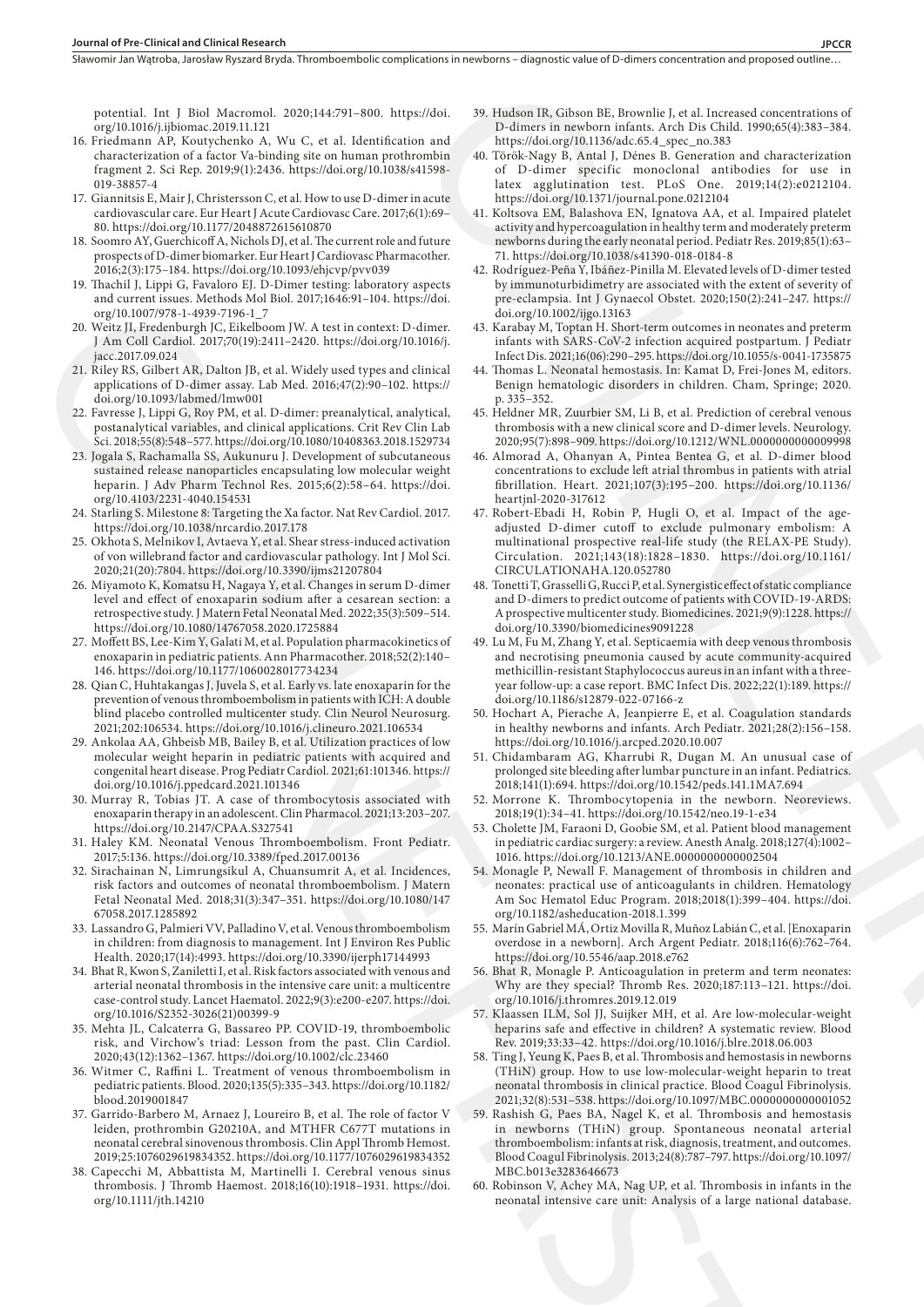J Thromb Haemost. 2021;19(2):400–407. https://doi.org/10.1111/ jth.15144

- 61. Chen IL, Ou-Yang MC, Chen FS, et al. The equations of the inserted length of percutaneous central venous catheters on neonates in NICU. Pediatr Neonatol. 2019;60(3):305–310. https://doi.org/10.1016/j. pedneo.2018.07.011
- 62. Bosch A, Albisetti M. Management of venous thromboembolism in children: current recommendations and therapeutic options. Ther Clin Risk Manag. 2020;16:673–679. https://doi.org/10.2147/TCRM.S218622
- 63. Shi Y, Shi W, Chen L, et al. A systematic review of ultrasoundaccelerated catheter-directed thrombolysis in the treatment of deep vein thrombosis. J Thromb Thrombolysis. 2018;45(3):440–451. https:// doi.org/10.1007/s11239-018-1629-y
- 64. Albisetti M, Schmugge M, Haas R, et al. Arterial thromboembolic complications in critically ill children. J Crit Care. 2005;20(3):296–300. https://doi.org/10.1016/j.jcrc.2005.05.005
- 65. Rogberg AN, Gopalan D, Westerlund E, et al. Do radiologists detect chronic thromboembolic disease on computed tomography? Acta Radiol. 2019;60(11):1576–1583. https://doi.org/10.1177/0284185119836232
- 66. Ghouri MA, Gupta N, Bhat AP, et al. CT and MR imaging of the upper extremity vasculature: pearls, pitfalls, and challenges. Cardiovasc Diagn Ther. 2019;9(Suppl 1):S152-S173. https://doi.org/10.21037/ cdt.2018.09.15
- 67. Ismail G, Obrișcă B, Jurubiță R, et al. Inherited risk factors of thromboembolic events in patients with primary nephrotic syndrome. Medicina (Kaunas). 2020;56(5):242. https://doi.org/10.3390/ medicina56050242
- 68. Stolz E, Kaps M, Dorndorf W. Assessment of intracranial venous hemodynamics in normal individuals and patients with cerebral venous thrombosis. Stroke. 1999;30(1):70–75. https://doi.org/10.1161/01. str.30.1.70. PMID: 9880391
- 69. Lazzareschi I, Curatola A, Gatto A, et al. Diagnosis and management of cerebral venous sinus thrombosis in children: a single-center retrospective analysis. Childs Nerv Syst. 2021;37(1):153–160. https:// doi.org/10.1007/s00381-020-04958-z
- 70. Abunimer AM, Lak AM, Calvachi P, et al. Early detection and management of venous thrombosis in skull base surgery: role of routine doppler ultrasound monitoring. Neurosurgery. 2022. https:// doi.org/10.1227/neu.0000000000001936
- 71. Kochar PS, Sawhney H, Sharma P, et al. Sonographic diagnosis of neonatal cerebral venous sinus thrombosis. Pediatr Neurol 2020;18(05):236–240. https://doi.org/10.1055/s-0039-1692216
- 72. Wu Z, Xie Y, Xiong S, et al. The venous occlusion image score: a novel quantitative scoring instrument for cerebral venous sinus thrombosis. J Stroke Cerebrovasc Dis. 2021;30(7):105845. https://doi.org/10.1016/j. jstrokecerebrovasdis.2021.105845
- 73. Bansod A, Garg RK, Rizvi I, et al. Magnetic resonance venographic findings in patients with tuberculous meningitis: Predictors and outcome. Magn Reson Imaging. 2018;54:8–14. https://doi.org/10.1016/j. mri.2018.07.017
- 74. Niżankowski R, Windyga J. [Deep-vein thrombosis]. In: Szczeklik A, Gajewski P, editors. [Szczeklik's internal diseases]. Ed. 12. Kraków; 2021. p.554–564.
- 75. Streetz VN, Patatanian LK. Intravenous enoxaparin in pediatric burn patients: A case series. J Pediatr Pharmacol Ther. 2019;24(5):456–461. https://doi.org/10.5863/1551-6776-24.5.456
- 76. Romantsik O, Bruschettini M, Zappettini S, et al. Heparin for the treatment of thrombosis in neonates. Cochrane Database Syst Rev. 2016;11(11):CD012185. https://doi.org/10.1002/14651858.CD012185. pub2
- 77. Goldsmith R, Chan A, Paes B, et al. Feasibility and safety of enoxaparin whole milligram dosing in premature and term neonates. J Perinatol. 2015;35(10):852–854. https://doi.org/10.1038/jp.2015.84
- 78. Molinari AC, Banov L, Bertamino M, et al. A practical approach to the use of low molecular weight heparins in VTE treatment and prophylaxis in children and newborns. Pediatr Hematol Oncol. 2015;32(1):1–10. https://doi.org/10.3109/08880018.2014.960119 ONLINE FIRST
	- 79. Solari F, Varacallo M. Low Molecular Weight Heparin (LMWH). 2022 Feb 12. In: StatPearls [Internet]. Treasure Island (FL): StatPearls Publishing; 2022 Jan–. PMID: 30247832
	- 80. Nagge J, Crowther M, Hirsh J. Is impaired renal function a contraindication to the use of low-molecular-weight heparin? Arch Intern Med. 2002;162(22):2605–2609. https://doi.org/10.1001/ archinte.162.22.2605
	- 81. Pardun N, Lemmer J, Belker K, et al. Low-molecular-weight heparin administered by subcutaneous catheter is a safe and effective anticoagulation regimen in selected inpatient infants and children with

complex congenital heart disease. Cardiol Young. 2021;31(9):1439– 1444. https://doi.org/10.1017/S1047951121000317

- 82. Wysocki EL, Kuhn A, Steinbrenner J, et al. Enoxaparin dose requirements to achieve therapeutic low-molecular-weight heparin anti-factor Xa levels in infants and young children. J Pediatr Hematol Oncol. 2021;43(7):e946-e950. https://doi.org/10.1097/MPH.0000000000002066
- 83. Michaels LA, Gurian M, Hegyi T, et al. Low molecular weight heparin in the treatment of venous and arterial thromboses in the premature infant. Pediatrics. 2004;114(3):703–707. https://doi.org/10.1542/peds.2004-0178
- 84. Fitchett D. The impact of bleeding in patients with acute coronary syndromes: how to optimize the benefits of treatment and minimize the risk. Can J Cardiol. 2007;23(8):663–671. https://doi.org/10.1016/ s0828-282x(07)70229-5
- 85. Al-Taee AM, Ghoulam E, Lee P, et al. Underutilization of peptic ulcer disease prophylaxis among elderly users of antiplatelets and anticoagulants. Dig Dis Sci. 2021;66(10):3476–3481. https://doi. org/10.1007/s10620-020-06665-w
- 86. Faure C, Michaud L, Shaghaghi EK, et al. Intravenous omeprazole in children: pharmacokinetics and effect on 24-hour intragastric pH. J Pediatr Gastroenterol Nutr. 2001;33(2):144–148. https://doi. org/10.1097/00005176-200108000-00009
- 87. Beckmann R, Shaheen H, Kweider N, et al. Enoxaparin prevents steroid-related avascular necrosis of the femoral head. Sci World J. 2014;2014:347813. https://doi.org/10.1155/2014/347813
- 88. Kewal KJ. Drug-induced spinal disorders. In: Kewal KJ, editors. Druginduced neurological disorders. Ed. 4. Switzerland; 2021. p. 511–520. https://doi.org/10.1007/978-3-030-73503-6\_32
- 89. Hwang HG, Koo SM, Uh ST, et al. The perioperative management of antithrombotic therapies using enoxaparin. J Korean Med Sci. 2017;32(6):942–947. https://doi.org/10.3346/jkms.2017.32.6.942
- 90. Almeida CR, Francisco EM, Pinho-Oliveira V, et al. Fascia iliaca block associated only with deep sedation in high-risk patients, taking P2Y12 receptor inhibitors, for intramedullary femoral fixation in intertrochanteric hip fracture: a series of 3 cases. J Clin Anesth. 2016;35:339–345. https://doi.org/10.1016/j.jclinane.2016.08.013 HE 20 C (PC) = 10 C (PC) = 10 C (PC) = 10 C (PC) = 10 C (PC) = 10 C (PC) = 10 C (PC) = 10 C (PC) = 10 C (PC) = 10 C (PC) = 10 C (PC) = 10 C (PC) = 10 C (PC) = 10 C (PC) = 10 C (PC) = 10 C (PC) = 10 C (PC) = 10 C (PC) =
	- 91. Eymin G. [Low molecular weight heparin-induced hyperkalemia and hyponatremia. Report of one case]. Rev Med Chil. 2021;149(2):291–294. https://doi.org/10.4067/s0034-98872021000200291
	- 92. Custodio M, Thompson EC. Hyperkalemia secondary to prophylactic heparin use in a trauma patient: case report. MJM. 2020;6(3):12. https:// doi.org/10.33470/2379-9536.1258
	- 93. Yam L, Bahjri K, Geslani V, et al. Enoxaparin thromboprophylaxis dosing and anti-factor Xa levels in low-weight patients. Pharmacotherapy. 2019;39(7):749–755. https://doi.org/10.1002/phar.2295
	- 94. Wolsey A, Wilcox RA, Olson JA, et al. Retrospective comparison of two enoxaparin dosing and monitoring protocols at a pediatric hospital. Am J Health Syst Pharm. 2019;76(11):815–819. https://doi. org/10.1093/ajhp/zxz055
	- 95. García-Salido A, Antón J, Martínez-Pajares JD, et al. [Spanish consensus document on diagnosis, stabilisation and treatment of pediatric multisystem inflammatory syndrome related to SARS-CoV-2 (SIM-PedS)]. An Pediatr. 2021;94(2):116.e1–116.e11. https://doi.org/10.1016/j. anpedi.2020.09.005
	- 96. Dinh CN, Moffett BS, Galati M, et al. A critical evaluation of enoxaparin dose adjustment guidelines in children. J Pediatr Pharmacol Ther. 2019;24(2):128–133. https://doi.org/10.5863/1551-6776-24.2.128
	- 97. Wiltrout K, Lissick J, Raschka M, et al. Evaluation of a pediatric enoxaparin dosing protocol and the impact on clinical outcomes. J Pediatr Pharmacol Ther. 2020;25(8):689–696. https://doi. org/10.5863/1551-6776-25.8.689
	- 98. Kenet G, Barg AA, Nowak-Göttl U. Hemostasis in the very young. Semin Thromb Hemost. 2018;44(7):617–623. https://doi. org/10.1055/s-0038-1660852
	- 99. Dhakchinamoorthi KK, Palathingal JT, Geethanjali M, et al. Evaluation of factors associated with enoxaparin therapy in south indian patients. Sch Acad J Pharm. 2020;9(10):283–289. https://doi.org/10.36347/ sajp.2020.v09i10.001
	- 100.Mehershahi S, Mantri N, Kumar A, et al. Enoxaparin-induced liver injury. Case Rep Gastroenterol. 2020;14(2):315–319. https://doi. org/10.1159/000508471
	- 101.Velasco de Cos G, Sánchez-Molina Acosta I, Iturralde Ros M, et al. Hepatotoxicity with cholestatic pattern secondary to enoxaparin treatment. Adv Lab Med. 2021;2(4):575–578. https://doi.org/10.1515/ almed-2021-0048
	- 102.Patriarcheas V, Pikoulas A, Kostis M, et al. Heparin-induced thrombocytopenia: pathophysiology, diagnosis and management. Cureus. 2020;12(3):e7385. https://doi.org/10.7759/cureus.7385